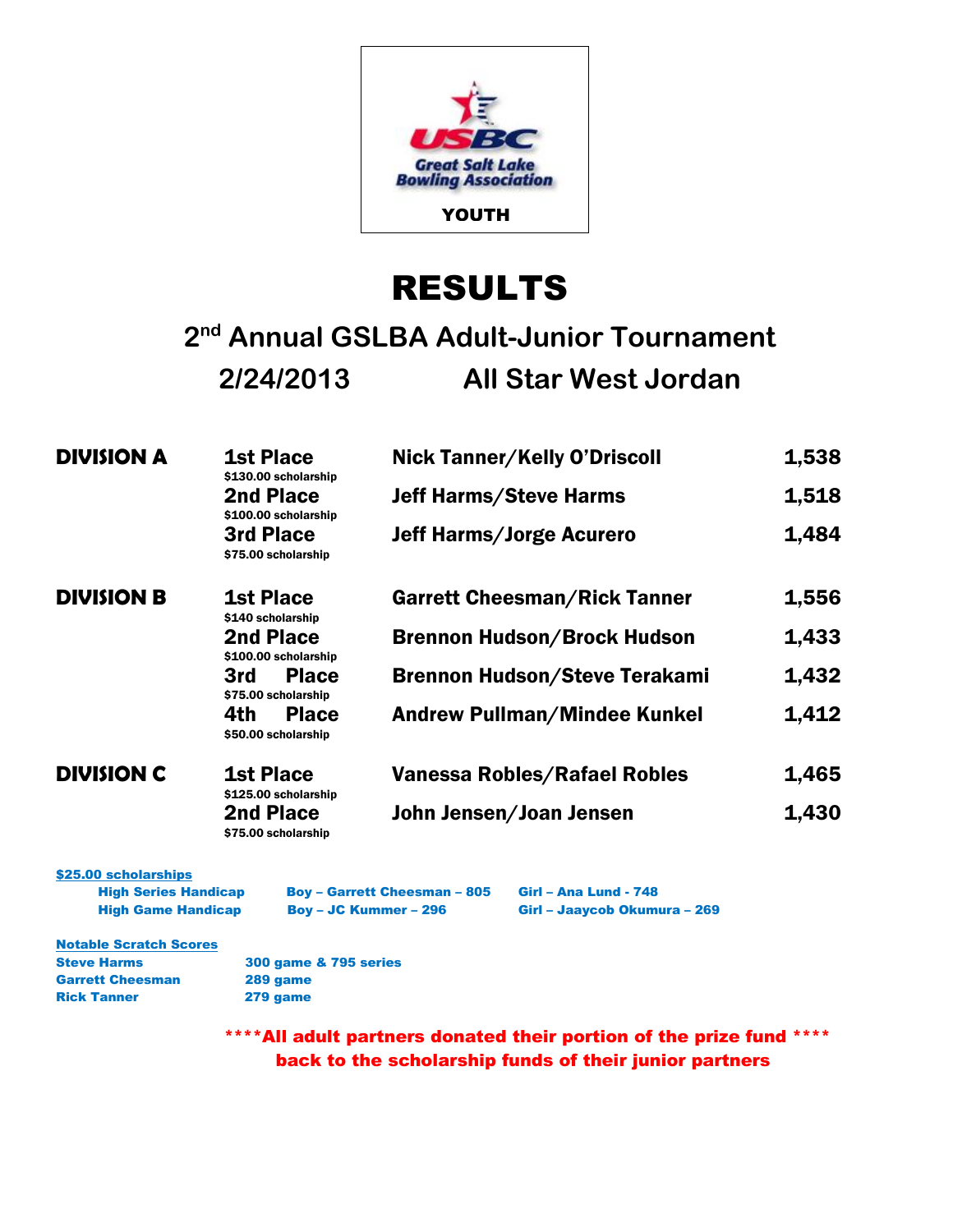#### Doubles, Division A 370 & Above

| Place | <b>Team name</b>                    | <b>Entry</b> | <b>Score</b> | Hcap |                      |
|-------|-------------------------------------|--------------|--------------|------|----------------------|
| 1     | Tanner, Nick D / O'Driscoll, Kelly  | 17           | 1,538        | 98   | \$130.00 scholarship |
| 2     | Harms, Jeffery R / Harms, Steve     | 22           | 1,518        | 89   | \$100.00 scholarship |
| 3     | Harms, Jeffery R / Acurero, Jorge   | 60           | 1,484        | 175  | \$75.00 scholarship  |
| 4     | Turpie, Janine N / David, Jeff      | 7            | 1,453        | 183  |                      |
| 5     | Redmond, Trevor C / Bernal, Jordan  | 43           | 1,422        | 206  |                      |
| 6     | Dixon, Cody D / Dittman, Leslie     | 23           | 1,419        | 155  |                      |
| 7     | Thomas, Ashtyn L / Thomas, William  | 20           | 1,417        | 175  |                      |
| 8     | Wong, Matthew F / Tanner, Rick      | 49           | 1,394        | 145  |                      |
| 9     | Pullman, Tyler J / Pullman, Troy    | 69           | 1,348        | 187  |                      |
| 9     | Russom, Brandon / Harms, Steve      | 67           | 1,348        | 61   |                      |
| 11    | Nelson, Riley L / Nelson, Reagan M  | $\mathbf{1}$ | 1,339        | 218  |                      |
| 12    | Bull, Zachary A / Nelson, Reagan M  | 45           | 1,324        | 167  |                      |
| 13    | Okumura, Jaaycob / Okumura, Gary    | 24           | 1,316        | 90   |                      |
| 14    | Mackay, Ashley M / Miller, Bev      | 50           | 1,311        | 226  |                      |
| 15    | Petersen, Chayton K / Shaw, Rusty   | 14           | 1,302        | 137  |                      |
| 16    | Moyado, Jordan F / Bruner, Chad     | 41           | 1,293        | 121  |                      |
| 17    | Kummer, JC / Mamatuki, Jacob        | 61           | 1,287        | 216  |                      |
| 18    | Hudson, Suzie / Okumura, Jaaycob    | 26           | 1,285        | 134  |                      |
| 19    | Quong, Callie A / Matsushita, Tommy | 40           | 1,234        | 175  |                      |
| 20    | Thomas, Jordan B / Thomas, William  | 42           | 1,197        | 172  |                      |
| 21    | Casey, Chase / Brown, Eric          | 64           | 1,182        | 76   |                      |
| 22    | Tanner, Nick D / Yates, Dave        | 62           | 1,179        | 182  |                      |
| 23    | Boyea, William / Boyea, Bill        | 58           | 1,079        | 229  |                      |
| 24    | Casey, Chase / Mamatuki, Jacob      | 21           | 1,078        | 114  |                      |
| 25    | Vixaysack, Tyrel / Vixaysack, Sam   | 35           | 1,040        | 139  |                      |
| 26    | Acurero, George / Acurero, Jorge    | 19           | 998          | 111  |                      |

#### Doubles, Division B (369-301)

| <b>Place</b> | <b>Team name</b>                        | Entry | <b>Score</b> | Hcap |                      |
|--------------|-----------------------------------------|-------|--------------|------|----------------------|
| 1            | <b>Cheesman, Garrett / Tanner, Rick</b> | 16    | 1,556        | 234  | \$140.00 scholarship |
| 2            | Hudson, Brennen / Hudson, Brock         | 28    | 1,433        | 280  | \$100.00 scholarship |
| 3            | Hudson, Brennen / Terakami, Steve       | 3     | 1,432        | 242  | \$75.00 scholarship  |
| 4            | Pullman, Andrew J / Kunkel, Mindee      | 68    | 1,412        | 249  | \$50.00 scholarship  |
| 5            | Kesler, Duncan A / Kesler, Eddie        | 47    | 1,395        | 244  |                      |
| 6            | Bernal, Brennon R / Bernal, Jordan      | 12    | 1,392        | 280  |                      |
| 7            | Bluemel, Starlandin / Wade, Debbie      | 36    | 1,387        | 238  |                      |
| 8            | Lund, Ana / Lund, Brett                 | 33    | 1,377        | 343  |                      |
| 9            | Kesler, Connor B / Kesler, Eddie        | 9     | 1,372        | 364  |                      |
| 10           | Kummer, JC / Kirkwood, Toni             | 15    | 1,357        | 366  |                      |
| 11           | Bernal, Dante L / Dalkert, Carlye L     | 11    | 1,351        | 307  |                      |
| 11           | Ledin, Kourtney K / Ledin, Kurt         | 46    | 1,351        | 274  |                      |